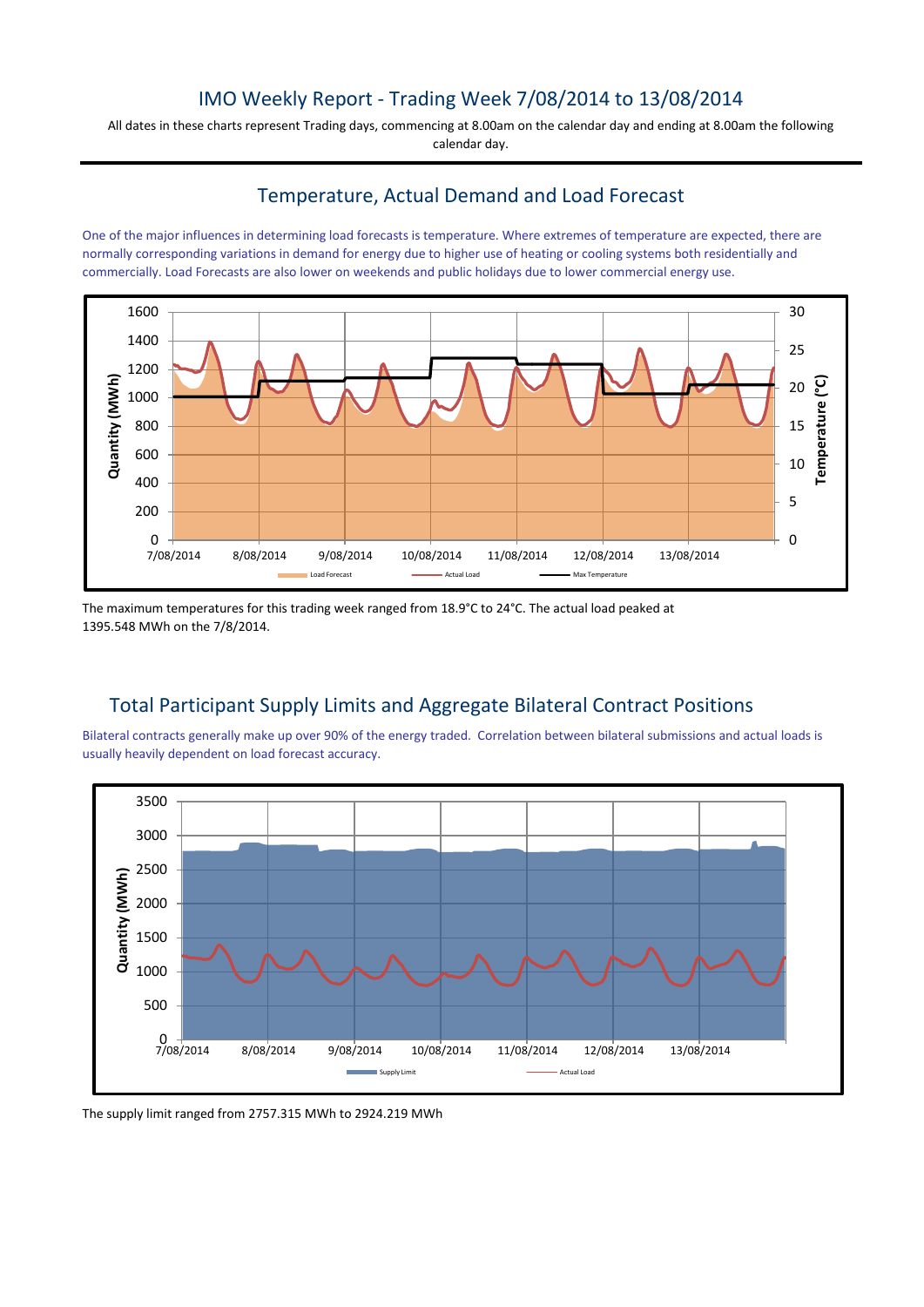#### Net Balancing Market Trades

Bilateral contracts and STEM trading are generally based on the forecast energy requirements of Participants. When the forecast requirements are higher or lower than the actual requirements for a day, this Market energy must be bought and sold in the balancing mechanism. This graph shows the estimated net balancing trades.



The majority of the balancing activity this week occurred within Balancing Supply. The maximum balancing demand for the week reached 119.0175 MWh on the 13/8/2014. The maximum balancing supply for the week reached -195.442 MWh on the 11/8/2012.

# Total Traded Energy

This chart represents a comparison between the total net energy that is traded in Bilateral Contracts, the STEM and the balancing mechanism. Balancing Supply represents cases in which the total contract position is greater than the demand and customers must supply energy back to balancing. Balancing Demand represents cases in which the total contract position is less than the demand and customers must purchase energy from balancing.



Total balancing supply equalled -14343.465 MWh whereas total balancing demand equalled 4301.055 MWh. The Total STEM Traded quantity was 18961.496 MWh, with the STEM Clearing Quantity ranging between 20.42 MWh and 131.144 MWh.